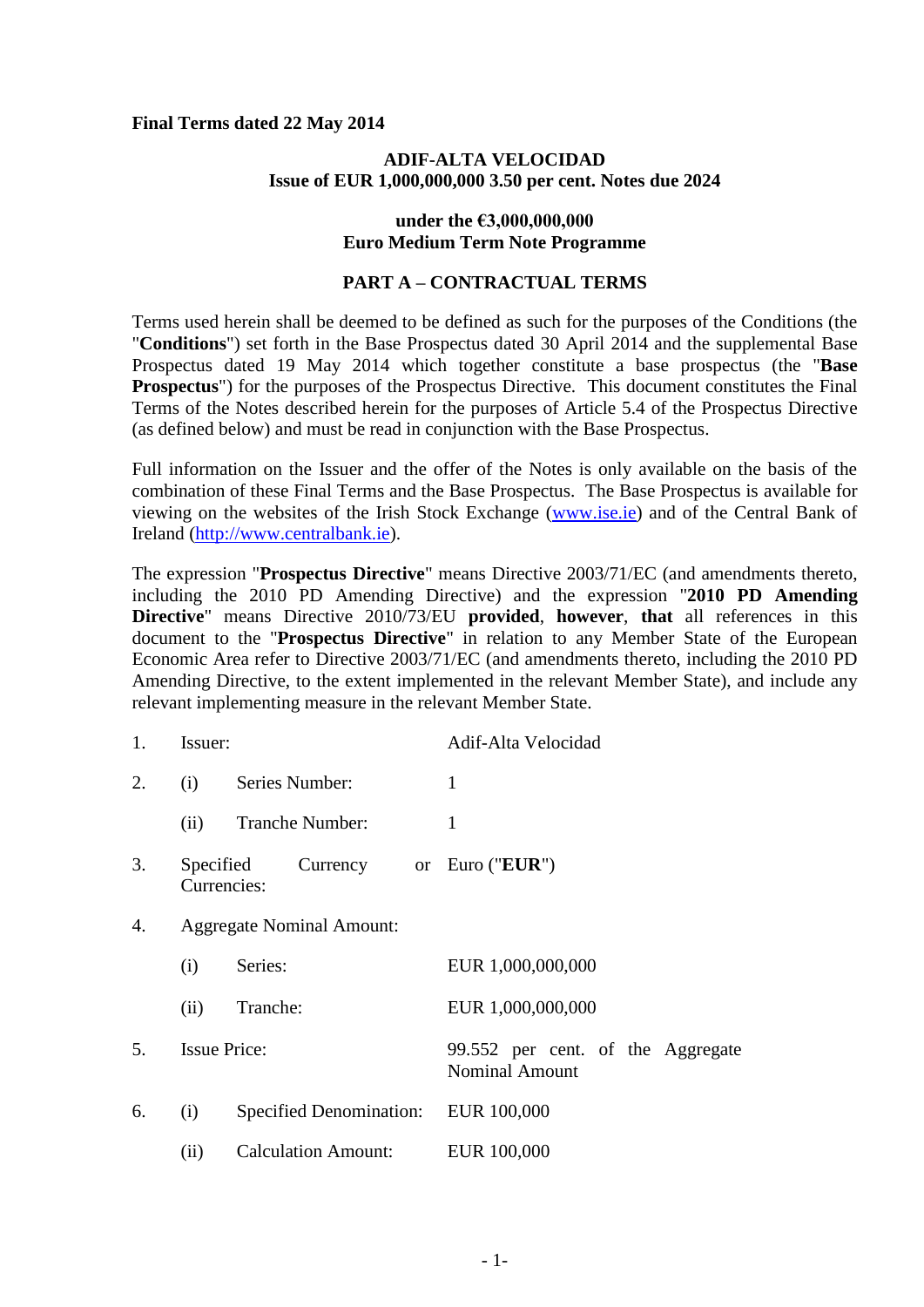| 7.  | (i)                                                       | <b>Issue Date:</b>                                                                   | 27 May 2014                                                                                                                                                            |
|-----|-----------------------------------------------------------|--------------------------------------------------------------------------------------|------------------------------------------------------------------------------------------------------------------------------------------------------------------------|
|     | (ii)                                                      | Interest Commencement Issue Date<br>Date:                                            |                                                                                                                                                                        |
| 8.  | <b>Maturity Date:</b>                                     |                                                                                      | 27 May 2024                                                                                                                                                            |
| 9.  | <b>Interest Basis:</b>                                    |                                                                                      | 3.50 per cent. Fixed Rate                                                                                                                                              |
|     |                                                           |                                                                                      | (further particulars specified below)                                                                                                                                  |
| 10. | <b>Redemption/Payment Basis:</b>                          |                                                                                      | Subject to any purchase<br>and<br>cancellation or early redemption, the<br>Notes will be redeemed on the<br>Maturity Date at 100 per cent. of their<br>nominal amount. |
| 11. | Change of Interest or<br><b>Redemption/Payment Basis:</b> |                                                                                      | Not Applicable                                                                                                                                                         |
| 12. | Put/Call Options:                                         |                                                                                      | Not Applicable                                                                                                                                                         |
| 13. | (i)                                                       | <b>Status of the Notes:</b>                                                          | Senior, unsecured                                                                                                                                                      |
|     | (ii)                                                      | Date Board approval for 25 April 2014<br>of<br><b>Notes</b><br>issuance<br>obtained: |                                                                                                                                                                        |

# **PROVISIONS RELATING TO INTEREST PAYABLE**

| 14. | <b>Fixed Rate Note Provisions</b>    |                               | Applicable                                                                                        |
|-----|--------------------------------------|-------------------------------|---------------------------------------------------------------------------------------------------|
|     | (i)                                  | Rate of Interest:             | 3.50 per cent. <i>per annum</i> payable in<br>arrear on each Interest Payment Date,<br>unadjusted |
|     | (i)                                  | <b>Interest Payment Date:</b> | 27 May in each year                                                                               |
|     | (iii)                                | <b>Fixed Coupon Amount:</b>   | EUR 3,500 per Calculation Amount                                                                  |
|     | (iv)                                 | Broken Amount(s):             | Not Applicable                                                                                    |
|     | (v)                                  | Day Count Fraction:           | Actual/Actual (ICMA)                                                                              |
| 15. | <b>Floating Rate Note Provisions</b> |                               | Not Applicable                                                                                    |

# **PROVISIONS RELATING TO REDEMPTION**

| 16. Call Option | Not Applicable |
|-----------------|----------------|
| 17. Put Option  | Not Applicable |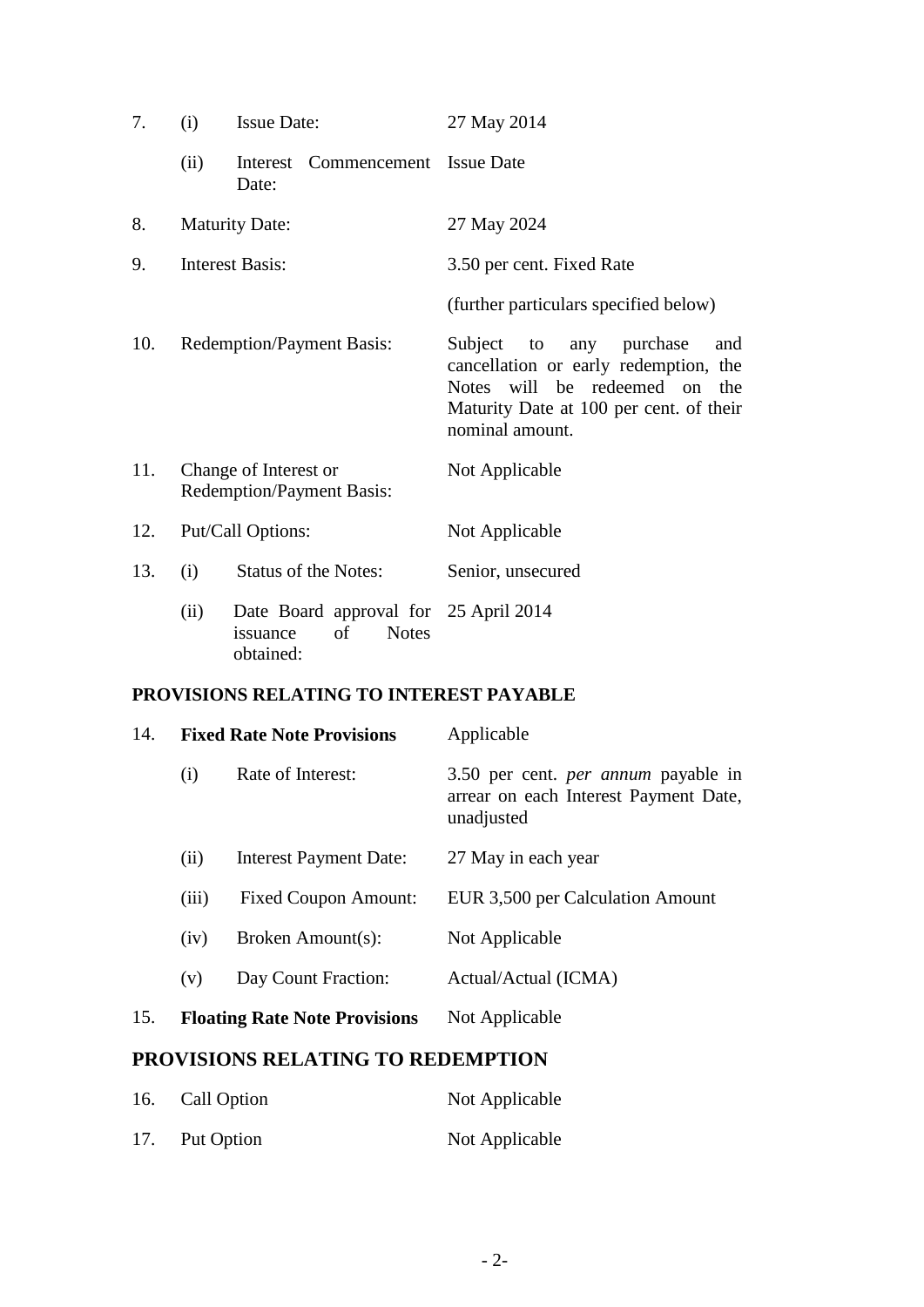- Final Redemption Amount of EUR 100,000 per Calculation Amount 18. each Note:
- Early Redemption Amount (Tax) 19.

Early Redemption Amount(s) per EUR 100,000 per Calculation Amount Calculation Amount payable on redemption for taxation reasons:

20. **Early Termination Amount:** Not Applicable

### **GENERAL PROVISIONS APPLICABLE TO THE NOTES**

21. Form of Notes: **Bearer Notes:** 

Temporary Global Note exchangeable for a Permanent Global Note which is exchangeable for Definitive Notes in the limited circumstances specified in the Permanent Global Note

22. New Global Note: Yes

- Additional Financial Centre(s) or Not Applicable 23. other special provisions relating to payment dates:
- Talons for future Coupons or No 24. Receipts to be attached to Definitive Notes (and dates on which such Talons mature):

Signed on behalf of ADIF-Alta Velocidad:

By: Miguel Miaja Fol

By: Manuel Martínez Cepeda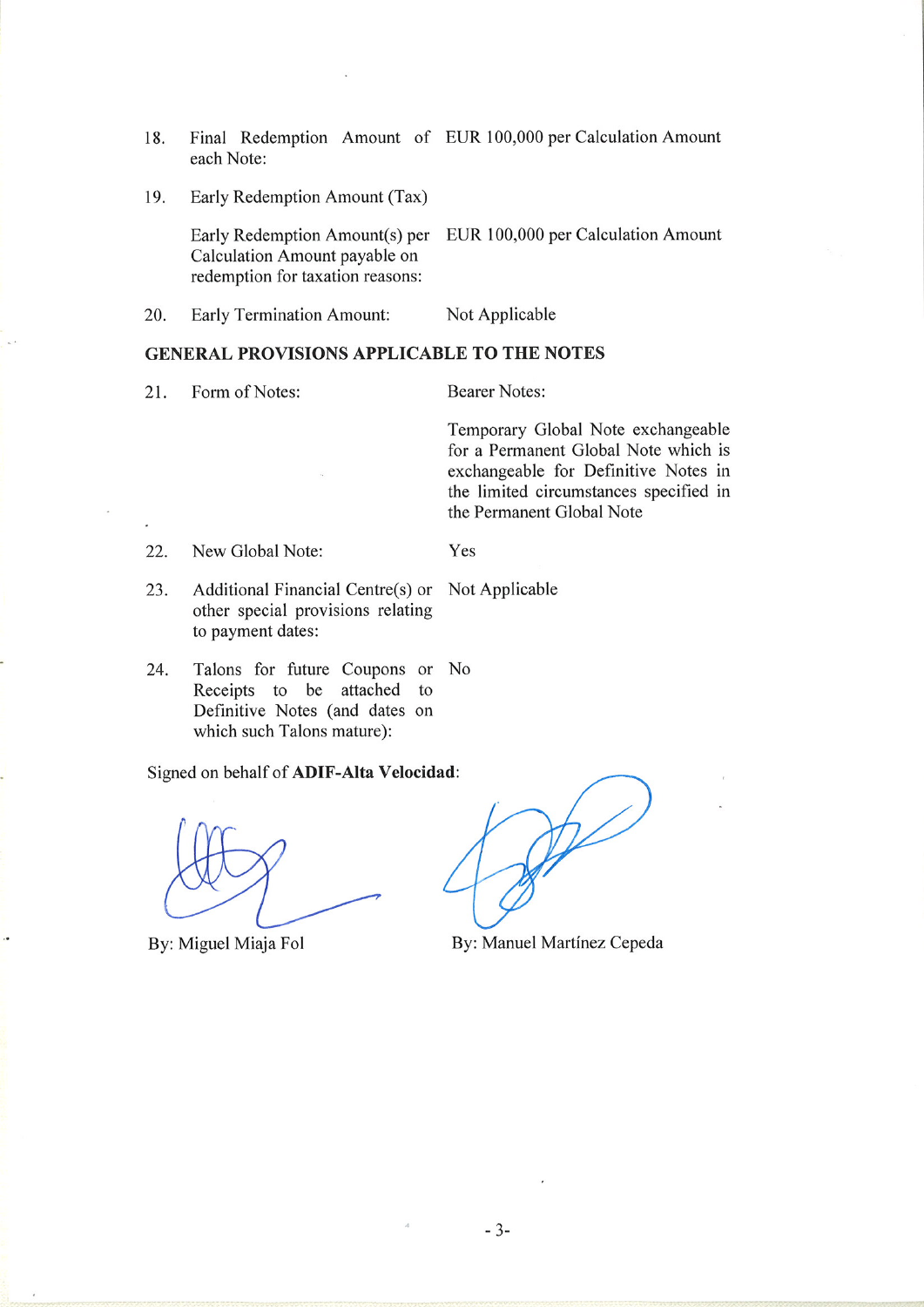#### **PART B – OTHER INFORMATION**

| 1. | <b>LISTING AND ADMISSION</b><br><b>TO TRADING</b> | Application is expected to be made by<br>the Issuer (or on its behalf) for the Notes<br>to be admitted to trading on the Main<br>Securities Market of the Irish Stock<br>Exchange with effect from 27 May<br>2014.                     |
|----|---------------------------------------------------|----------------------------------------------------------------------------------------------------------------------------------------------------------------------------------------------------------------------------------------|
|    | <b>RATINGS</b>                                    | The Notes to be issued are expected to<br>be rated:                                                                                                                                                                                    |
|    | Ratings:                                          | Moody's: Baa3 (positive outlook)                                                                                                                                                                                                       |
|    |                                                   | Fitch: BBB+ (stable outlook)                                                                                                                                                                                                           |
|    |                                                   | Fitch Ratings España, S.A. ("Fitch")<br>and Moody's Investors Service España,<br>S.A. (" <b>Moody's</b> ") are established in the<br>EEA and registered under Regulation<br>$(EU)$ No 1060/2009, as amended (the<br>"CRA Regulation"). |

## 3. **INTERESTS OF NATURAL AND LEGAL PERSONS INVOLVED IN THE ISSUE/OFFER**

- (i) Method of distribution: Syndicated
- (ii) If syndicated:
	- (a) Names of Managers: Joint Lead Managers: Banco Bilbao Vizcaya Argentaria, S.A. Banco Santander, S.A. BNP Paribas CaixaBank, S.A. Crédit Agricole Corporate and Investment Bank

Co-Manager:

Société Générale

Banco Popular Español, S.A.

- (b) Stabilising Manager(s) (if any): Banco Santander, S.A.
- (iii) If non-syndicated, name and address of Dealer: Not Applicable